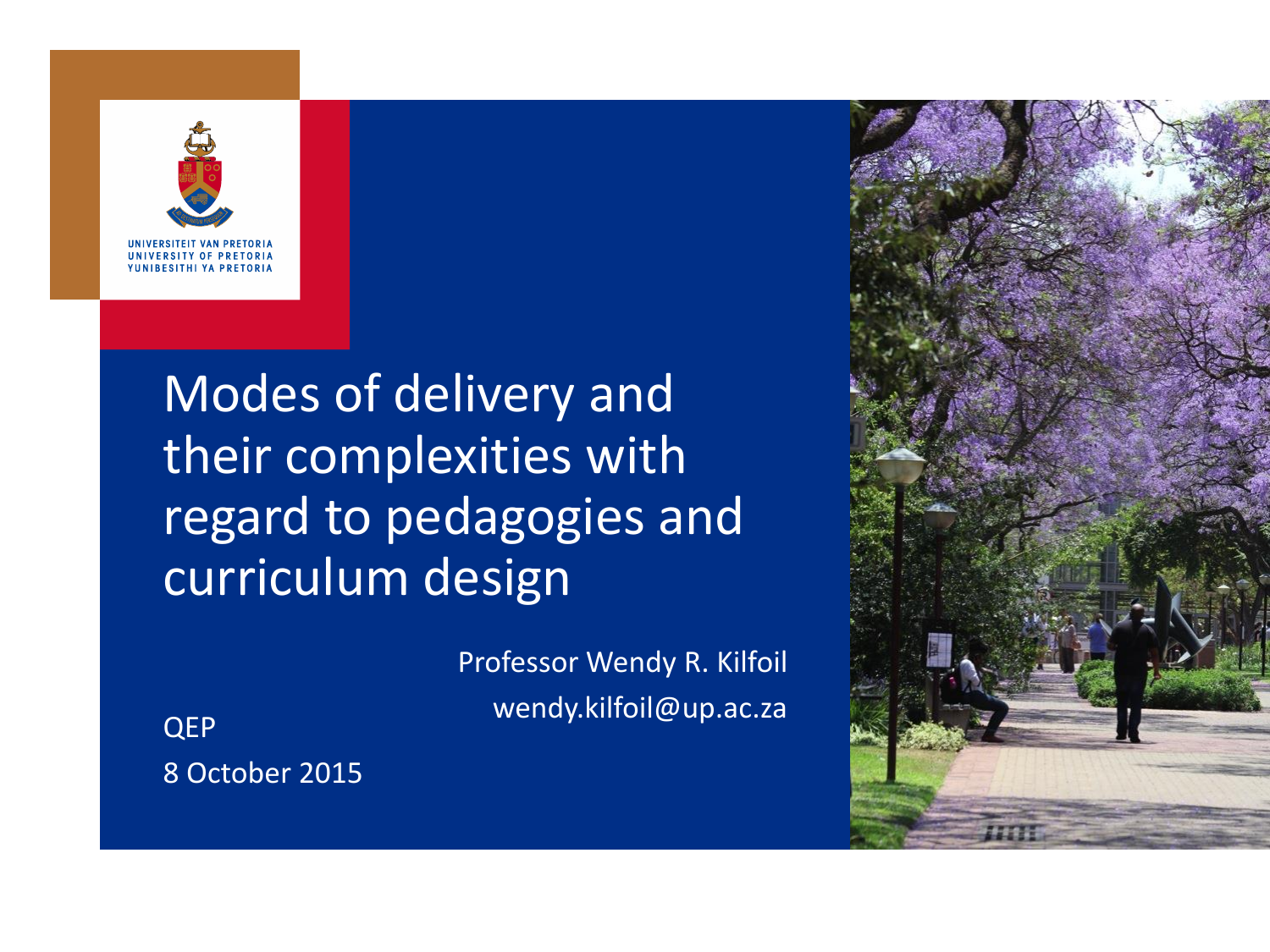# 'Curriculum is too important to leave to academics.'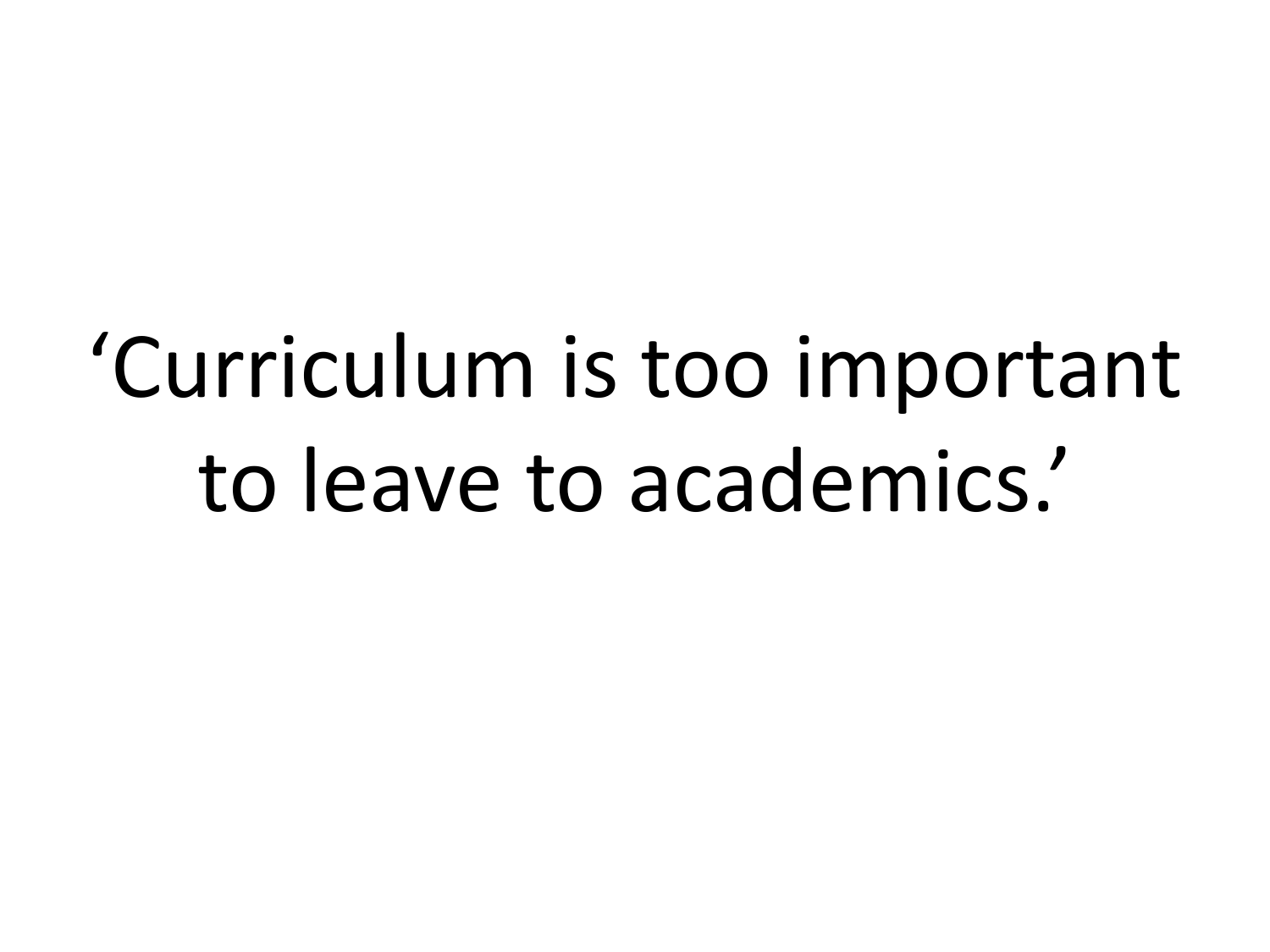# What is 'curriculum'?

- Jot down some ideas.
- Share them with a partner.
- Share them with a bigger group.

• Totality of student experience: not disciplinary/ field content or even programme outcomes only; graduate attributes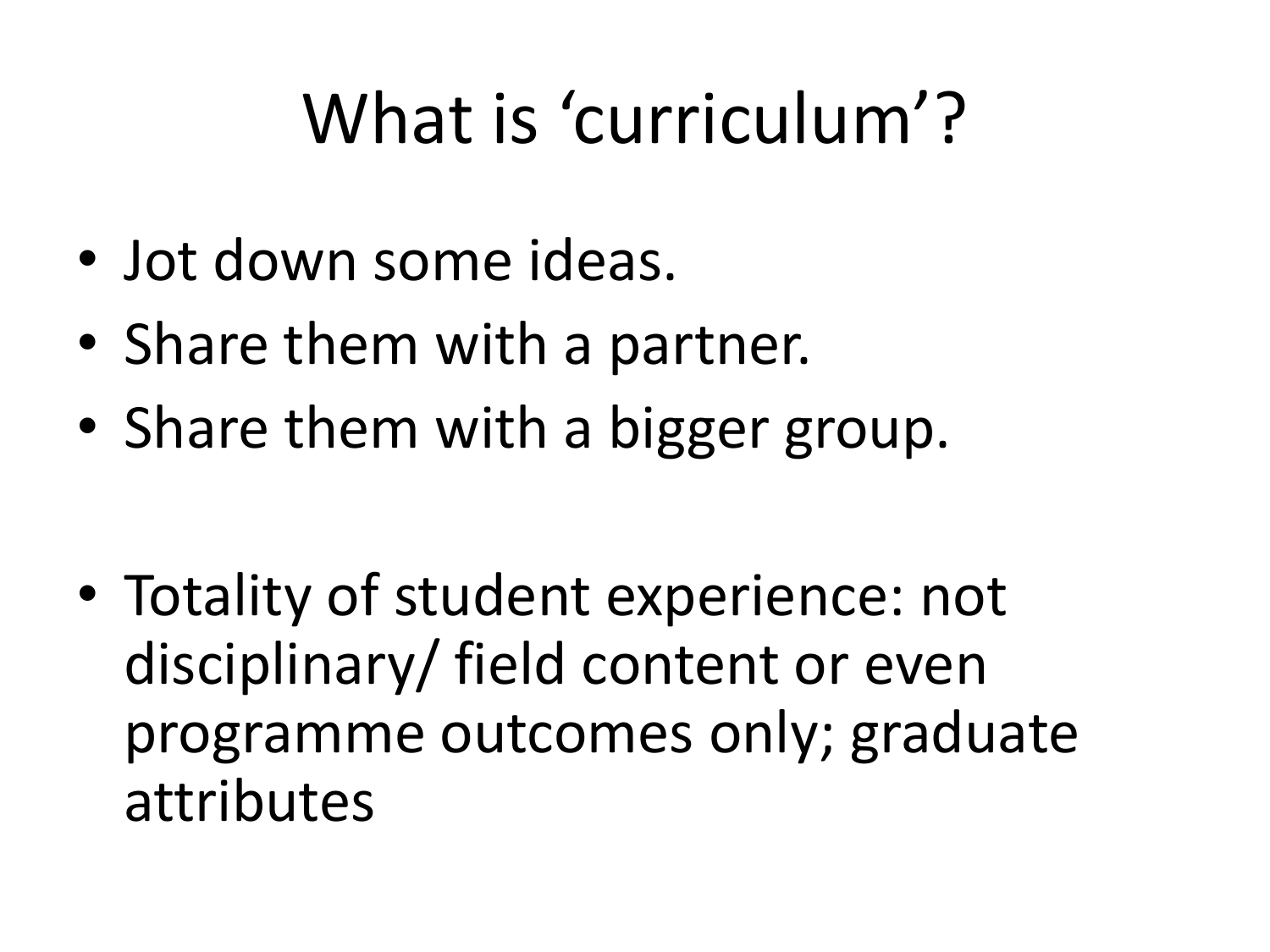#### Reinventing the Curriculum

New Trands in Curriculum Pelcy and Practice

Edited by Edlied by<br>Mark Priestley and Gert Besta.

Osberg, D. and Biesta, G. (2008). The emergent curriculum: navigating a complex course between unguided learning and planned enculturation. *Journal of Curriculum Studies*, 40:3, 313 – 328. URL: http://dx.doi.org/10.1080/00220270701610746

#### Curriculum theory and practice http://infed.org/mobi/curriculum-theory-and-practice/



**Curriculum** evelopment Higher in Education: aculty-Driven Processes and eactices

Copyrighteri Marcelal

Peter Wolf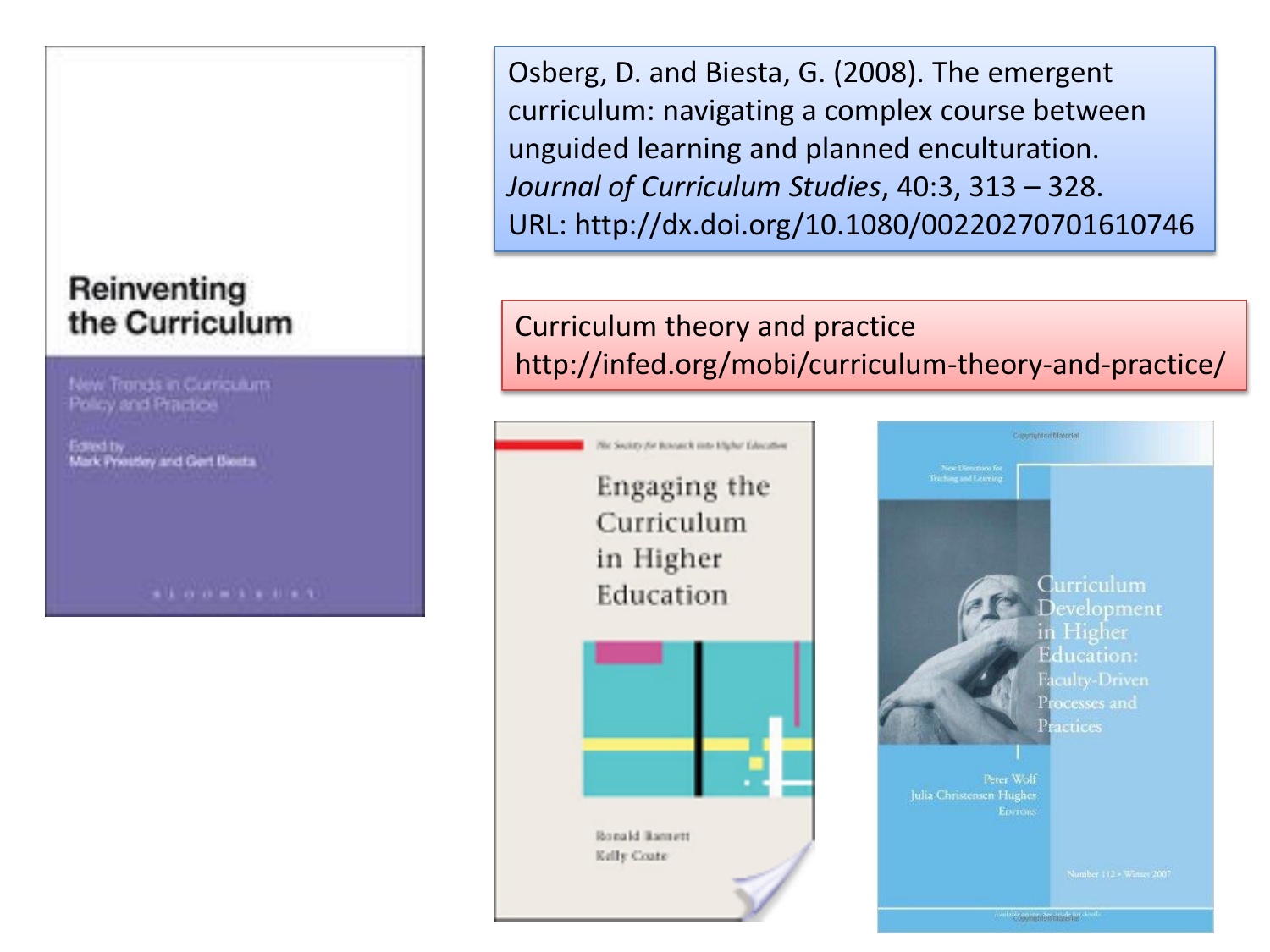[http://thesecondprinciple.com/instruc](http://thesecondprinciple.com/instructional-design/types-of-curriculum/) [tional-design/types-of-curriculum/](http://thesecondprinciple.com/instructional-design/types-of-curriculum/)

- Explicit
	- Intended v received
- Implicit/ hidden
	- Assimilation
- Null/ Excluded (what we omit)
	- Africanization
- Extra-curricular: Life contacts and experiences on campus
- Online: YouTube, MOOCs, any educational material, interaction with others across the world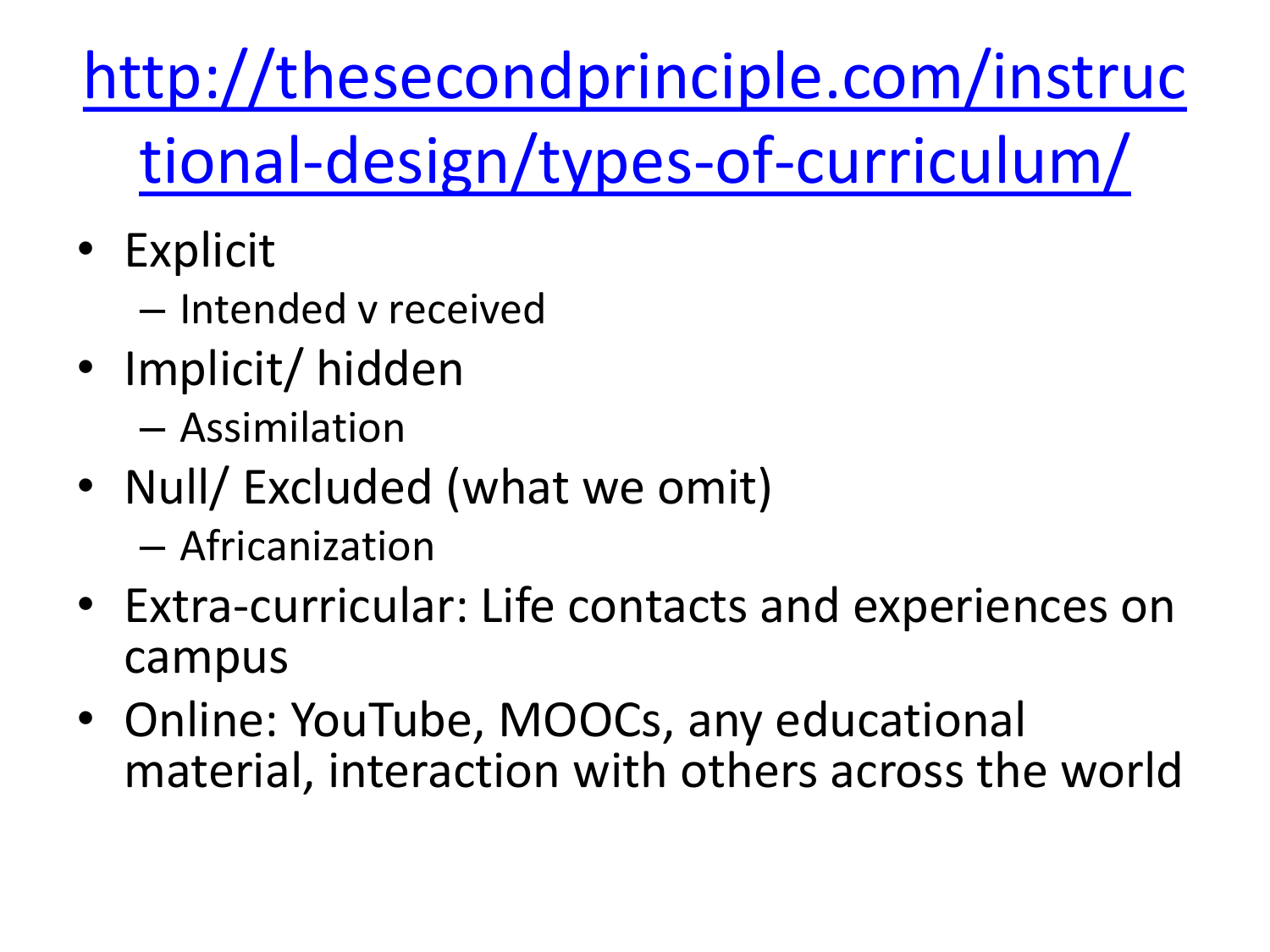# Curriculum

- Context
	- National legislative environment (e.g. HE Act, NQF Act)
	- National imperatives (e.g. transformation, employability)
	- Historical and present context of the provider
	- Personal contexts of students: socio-economic, educational, geographical and technological
- How people learn and how they learn and study in a specific discipline/ field
- Teaching approach (e.g. constructivist, problem-based) linked to signature pedagogies of the different disciplines in the programme
- Content (knowledge, skills, ethics, processes)
	- Programme level outcomes and aligned module-level outcomes linked to disciplinary knowledge and graduate attributes
	- Constructive alignment\*: learning experiences aligned to outcomes; assessment aligned to outcomes and activities
- Delivery mode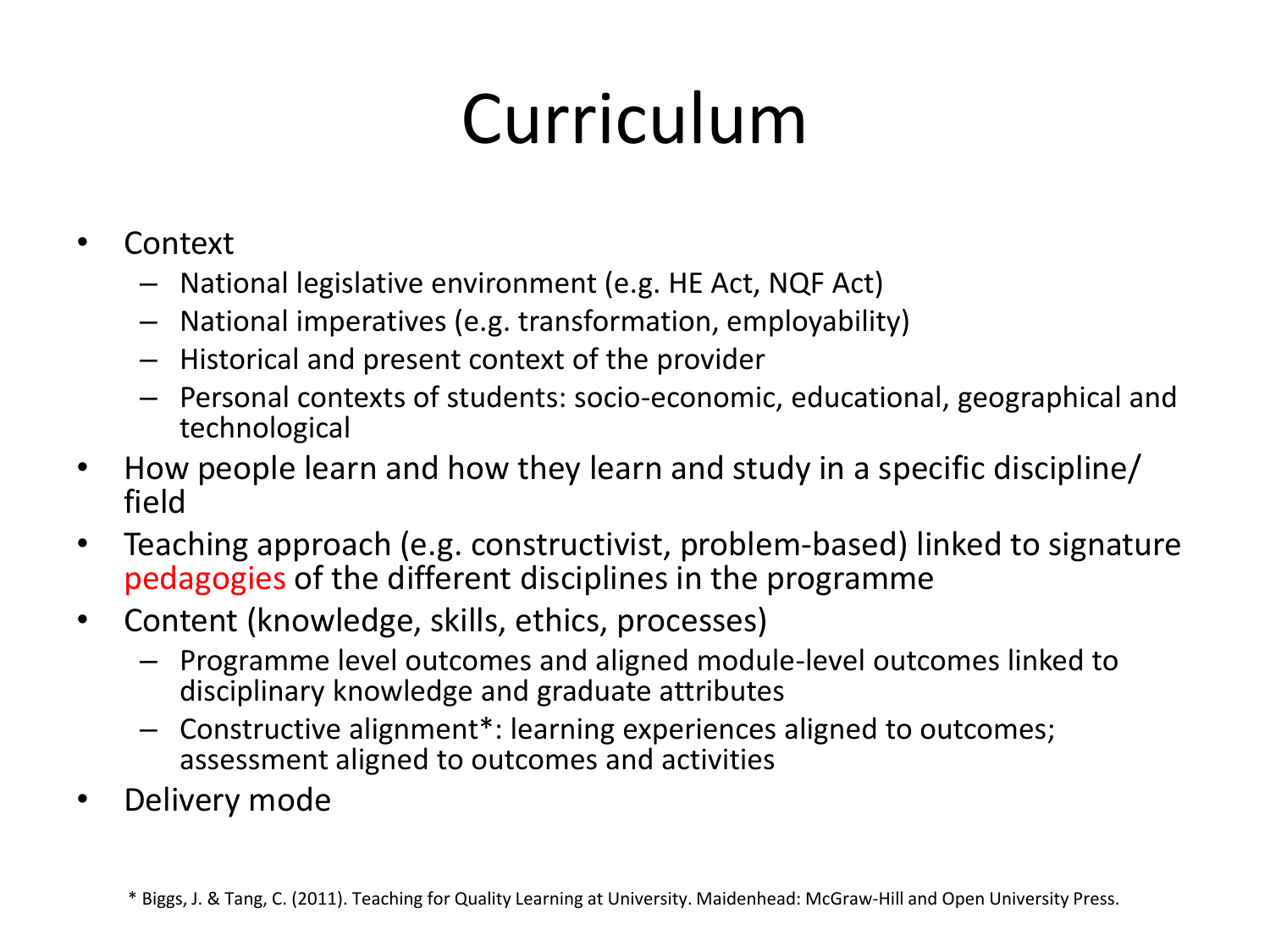# What is 'pedagogy'?

**Pedagogy** is the **discipline** that deals with the theory and practice of education; it thus concerns the study and practice of how best to teach. Its aims range from the general (full development of the human being via liberal education) to the narrower specifics of vocational education (the imparting and acquisition of specific skills).

(Excerpt from Wikipedia)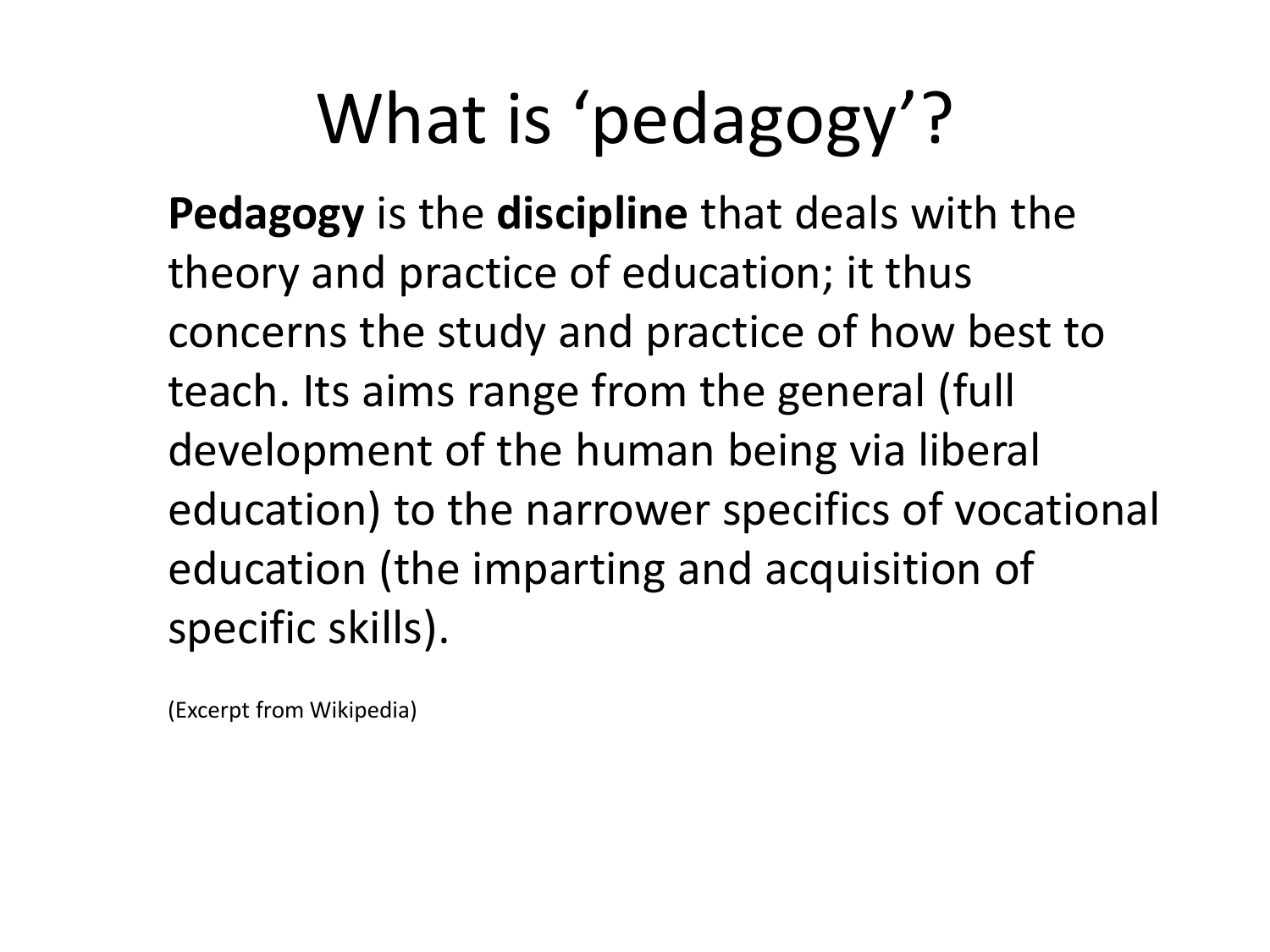How do statutory bodies in SA understand the concept of curriculum?

- SAQA: **planned** combination of core, fundamental and elective credits
- Criterion 1 of CHE accreditation process
- Professional Councils (ECSA, HPCSA, SAICA) or employer bodies (MR TEQ): content (knowledge and skills) (and outcomes)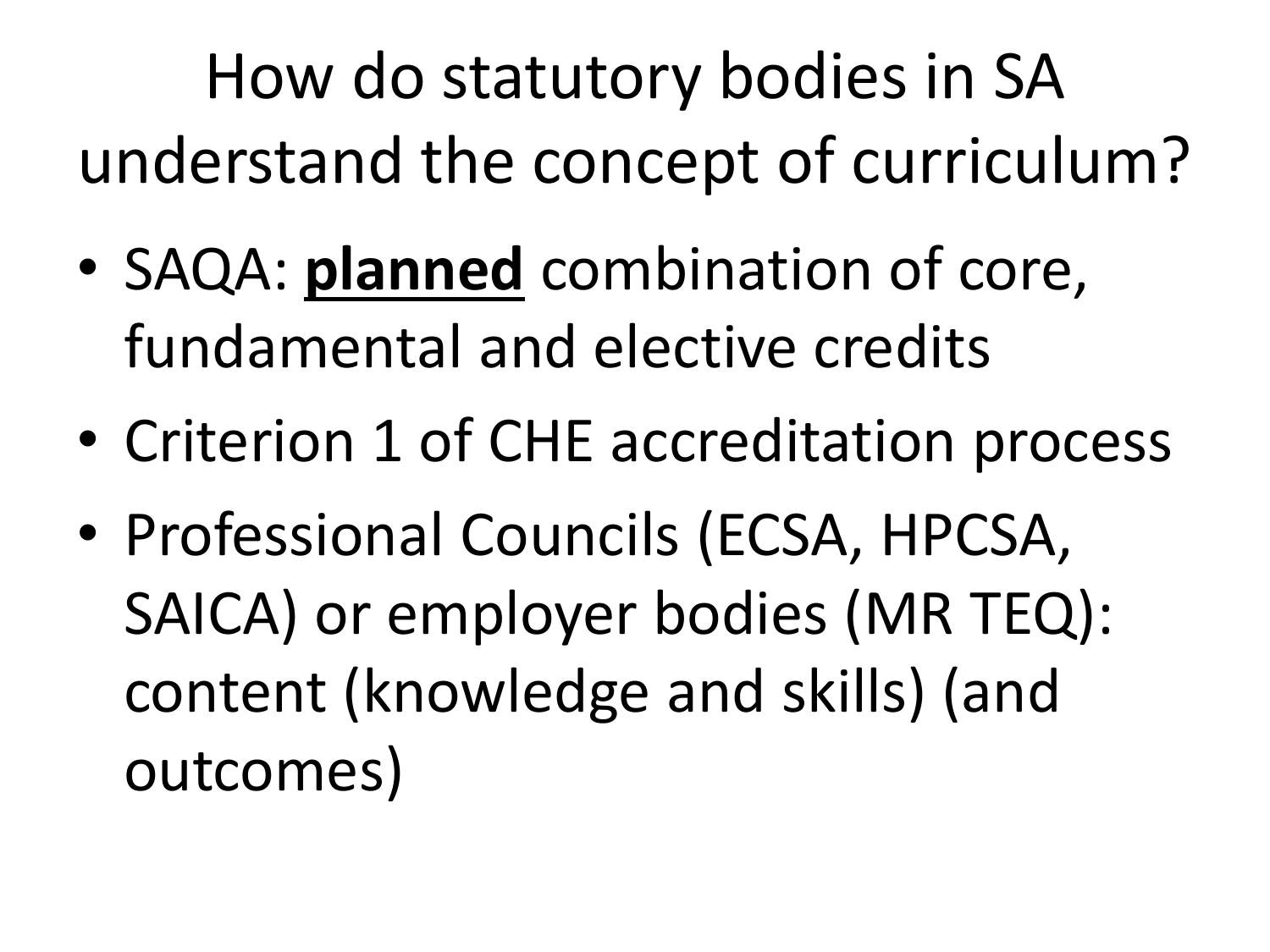# Models



- Top down
	- SAQA
		- Outcomes-based: knowledge, skills, attitudes and values
		- Foundational, practical and reflective competence
- Bottom up
	- Stakeholder approach (including professional bodies, students, practitioners, etc.)
- Expert
	- Team approach (including subject matter experts, students, educational consultants, instructional/ technology designers, ODL experts)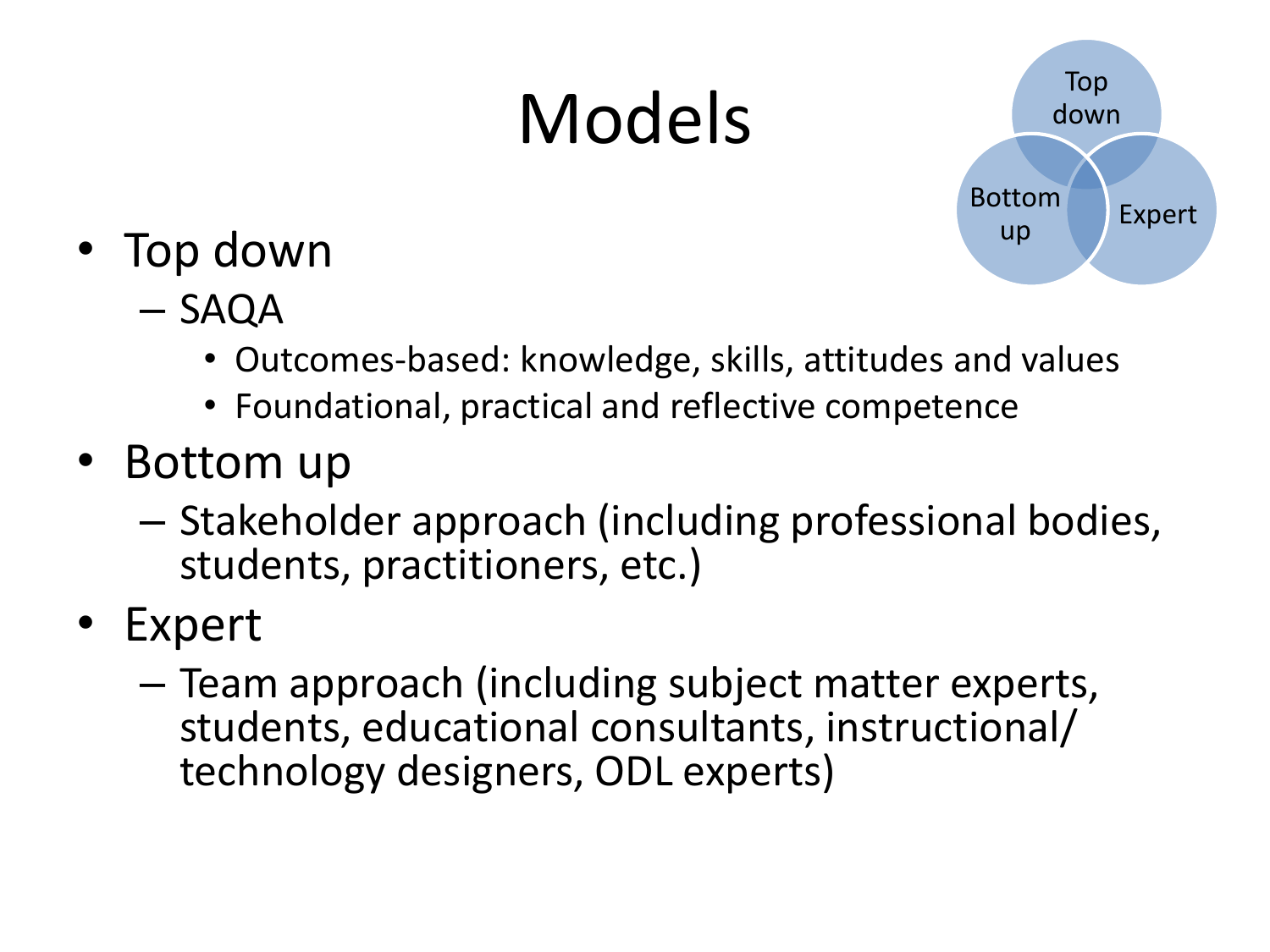# Criterion 1, CHE accreditation criteria: Programme design

- Relation to institution's mission and planning
- Needs of students and other stakeholders
- Intellectual credibility
- Coherence
- Articulation
- Characteristics and needs of professional and vocational education
- Learning materials development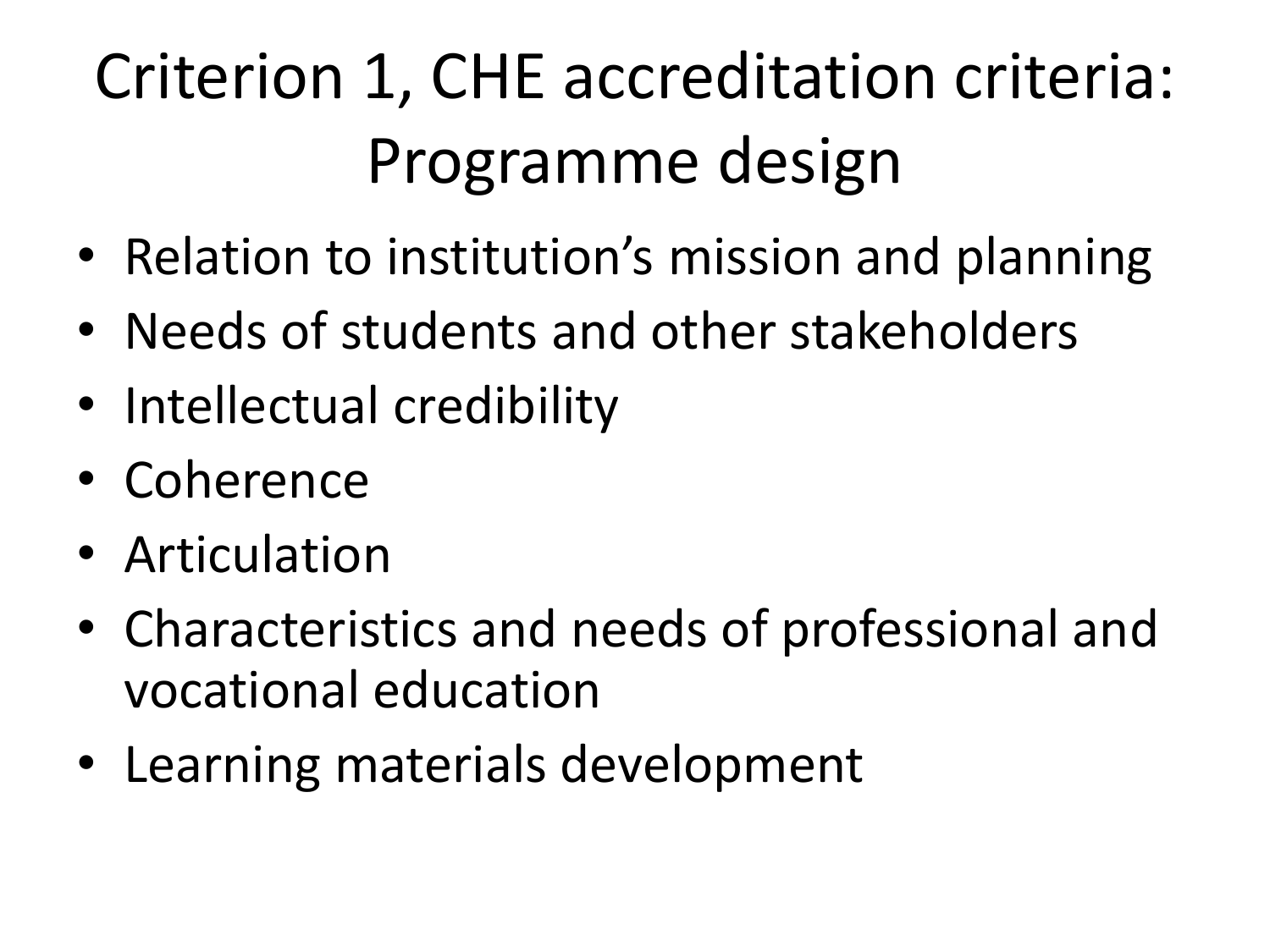# Criterion 1 (iii)

- Learning outcomes, degree of curriculum choice, teaching and learning methods, modes of delivery, learning materials and expected completion time cater for the learning needs of its target student intake.
- Competences expected of students who successfully complete the programme are made explicit.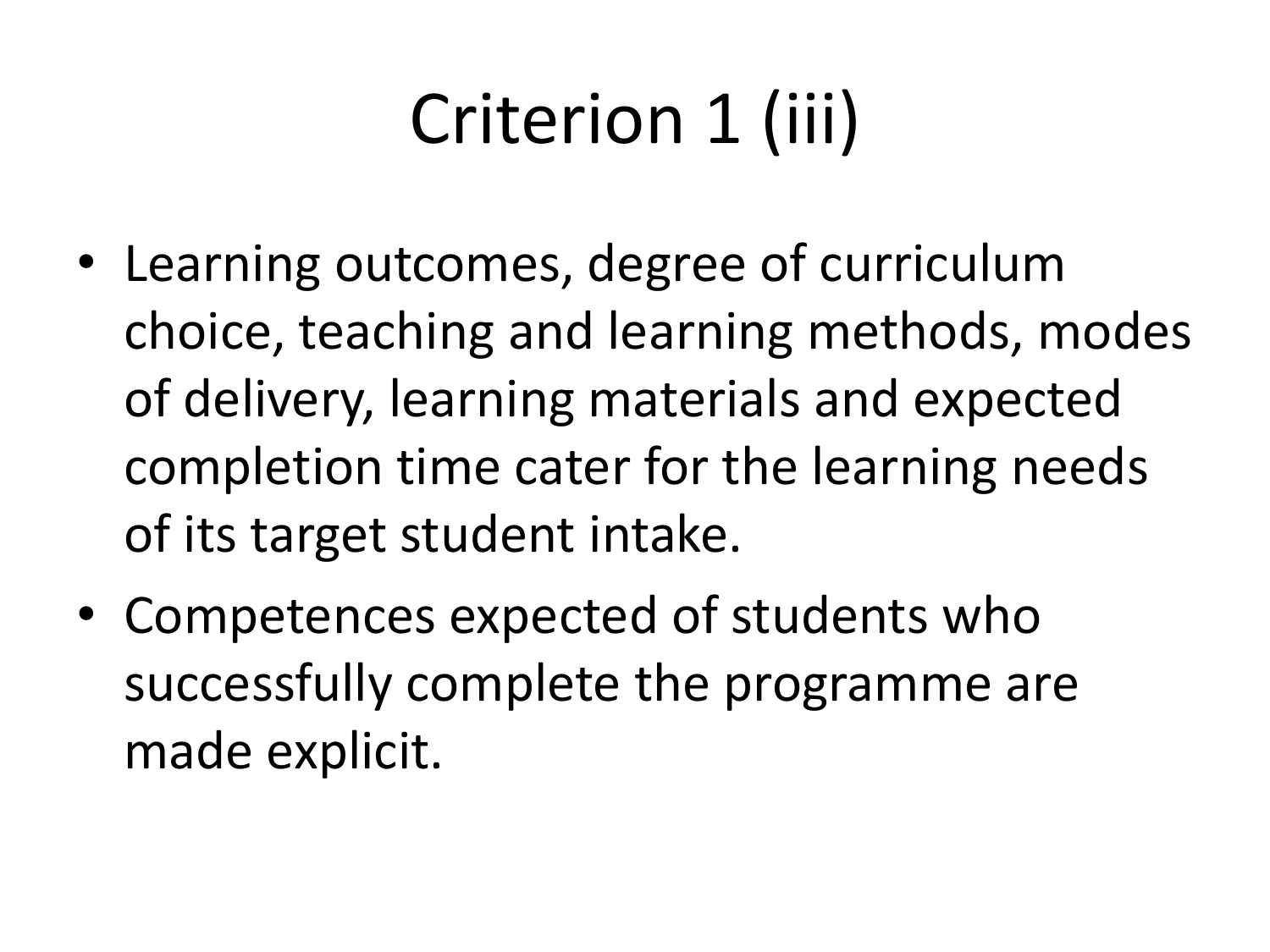# Criterion 1 (iv & v)

- The design maintains an appropriate balance of theoretical, practical and experiential knowledge and skills. It has sufficient disciplinary content and theoretical depth, at the appropriate level, to serve its educational purposes.
- The design offers students learning and career pathways with opportunities for articulation with other programmes within and across institutions, where possible.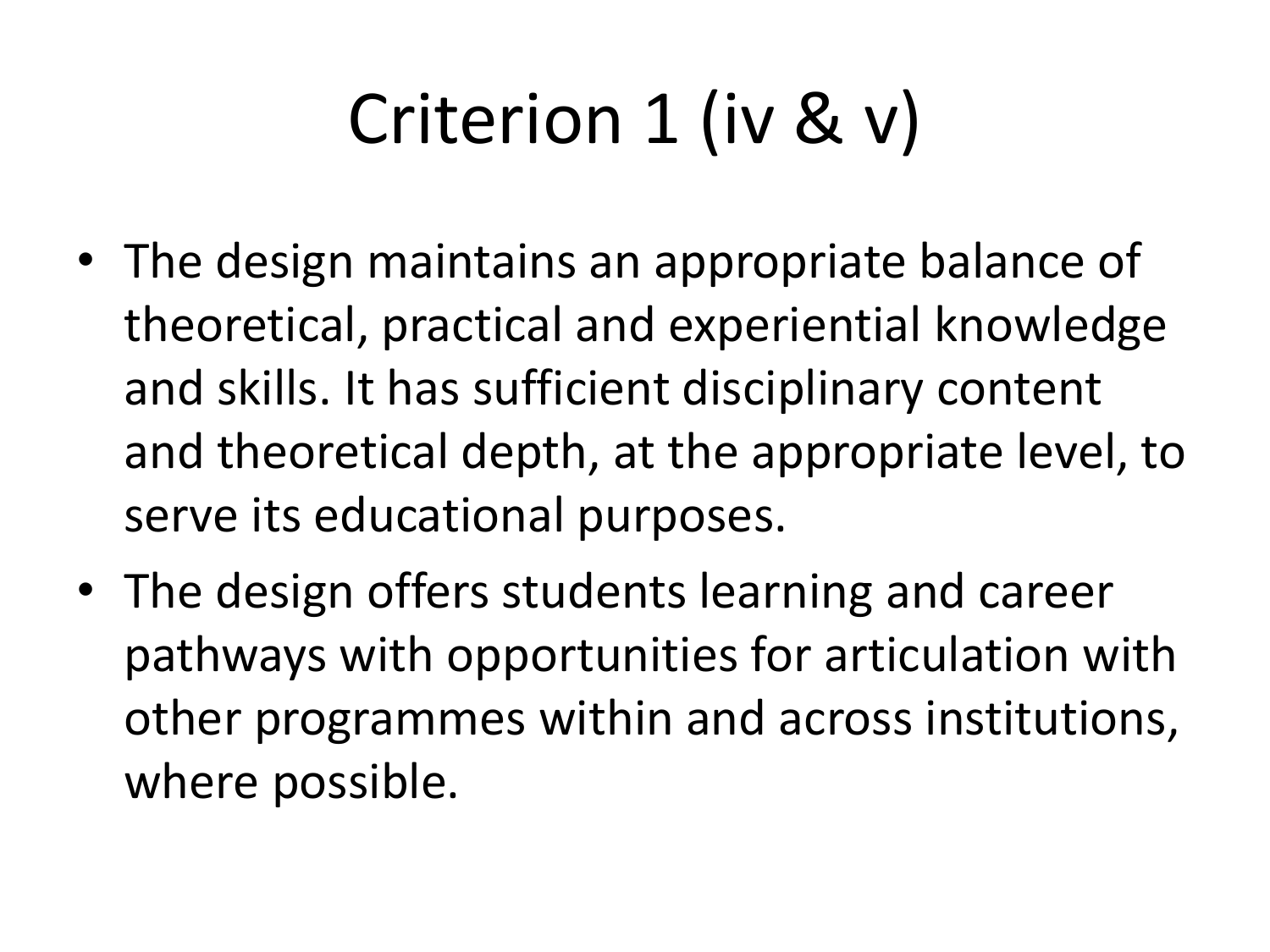# Criterion 1 (vi & vii)

- Modules and/or courses in the programme are coherently planned with regard to content, level, credits, purpose, outcomes, rules of combination, relative weight and delivery. Outsourcing of delivery is not permitted.
- There is a policy and/or procedures for developing and evaluating learning materials and ensuring their alignment with the programme goals and underpinning philosophy. Where necessary, members of the academic staff are trained to develop learning materials.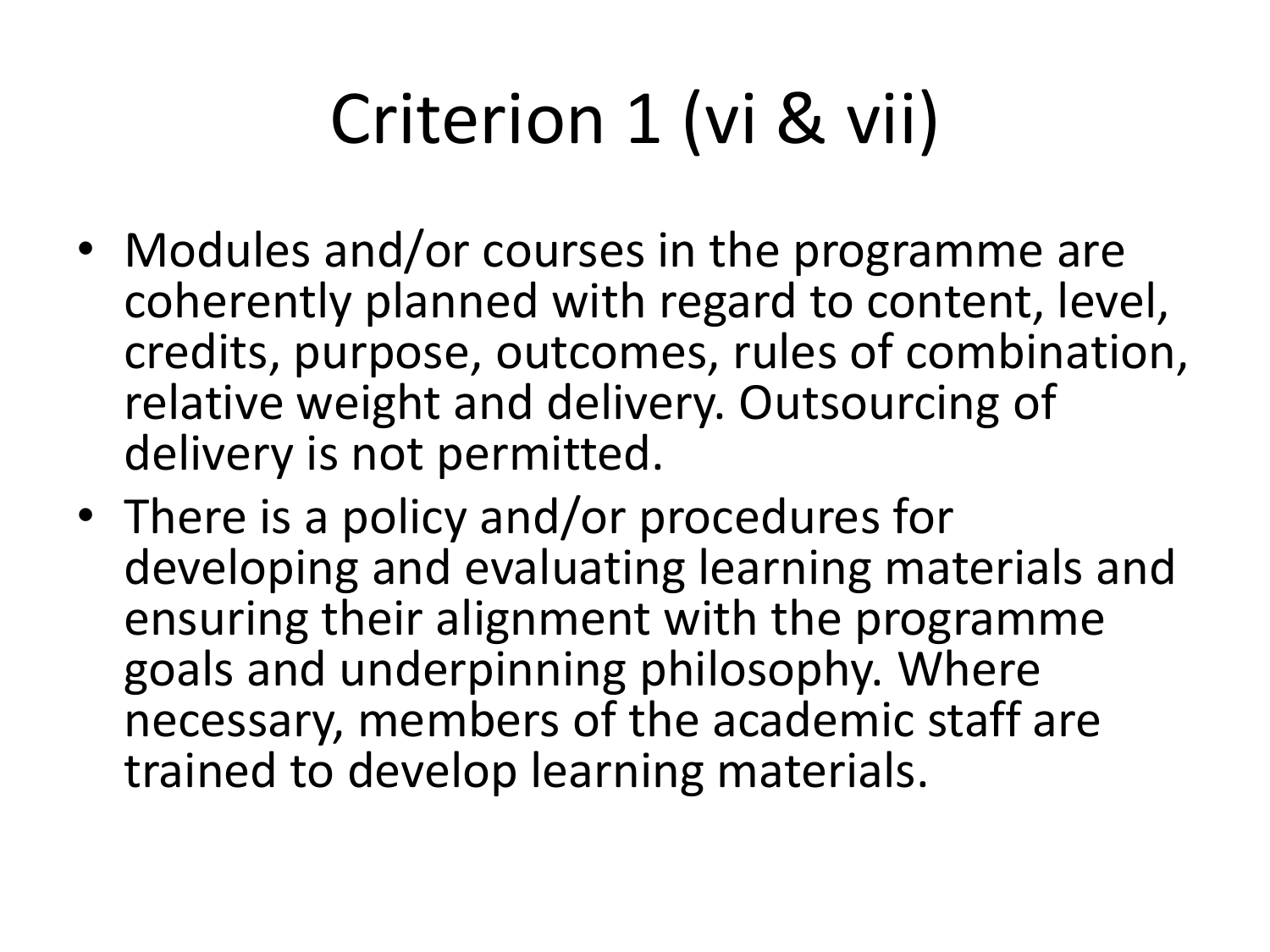# Criterion 1 (viii)

• Programme outcomes meet national and/ or regional labour market, knowledge or other socio-cultural needs. The requirements of professional bodies are taken into consideration, where applicable. Relevant stakeholders, including academic peers from outside the institution, and employers and professional bodies where applicable, are involved in the development of the programme.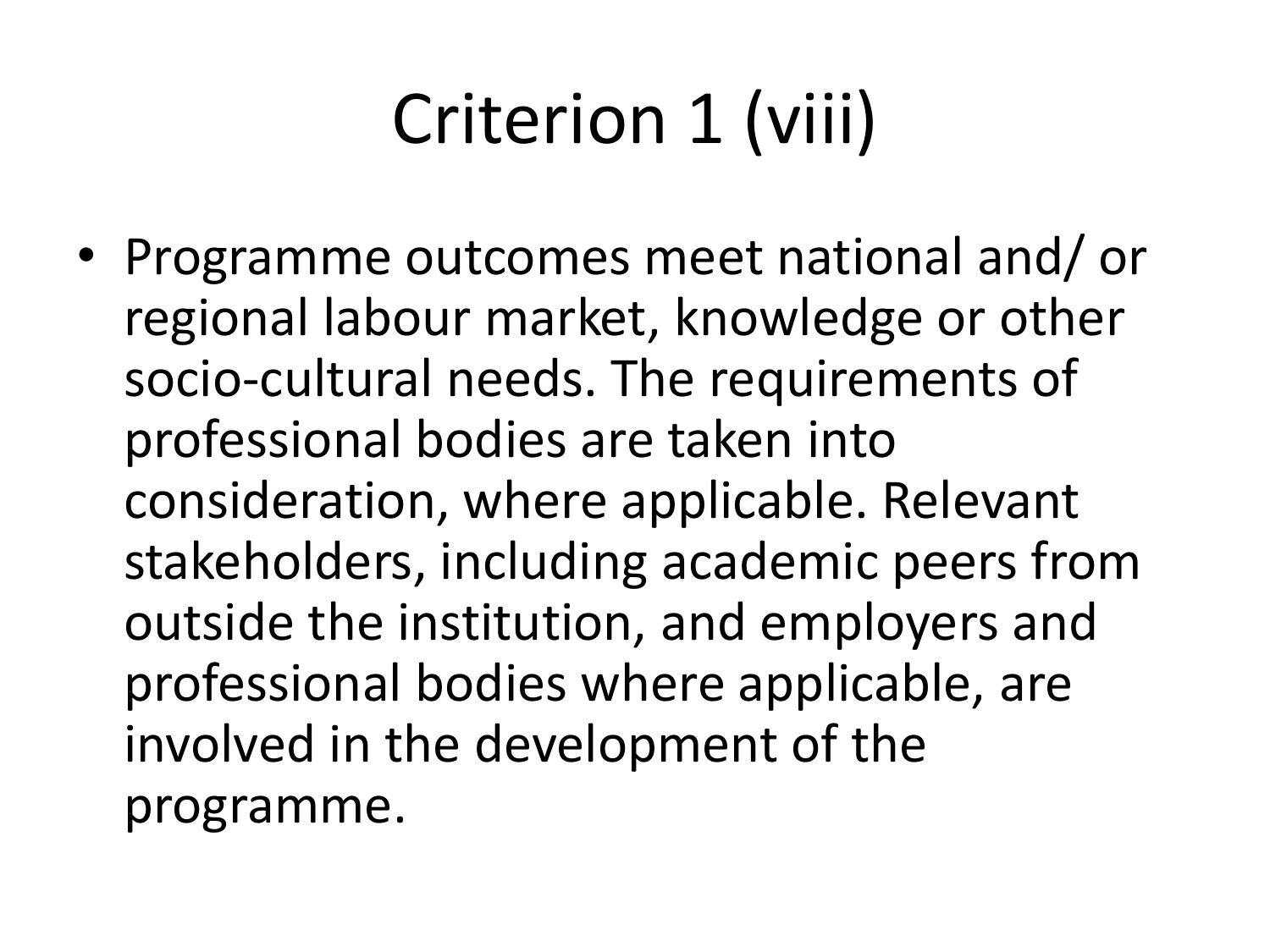# Criterion 1 (ix)

- The characteristics and needs of professional and vocational education are catered for in the design of the programme, where applicable. This includes the following, in addition to  $(i) - (vii)$  above:
	- The programme promotes the students' understanding of the specific occupation for which they are being trained.
	- Students master techniques and skills required for a specific profession or occupation.
	- Work-based learning and placement in a work-based environment form an integral part of the curriculum, where possible.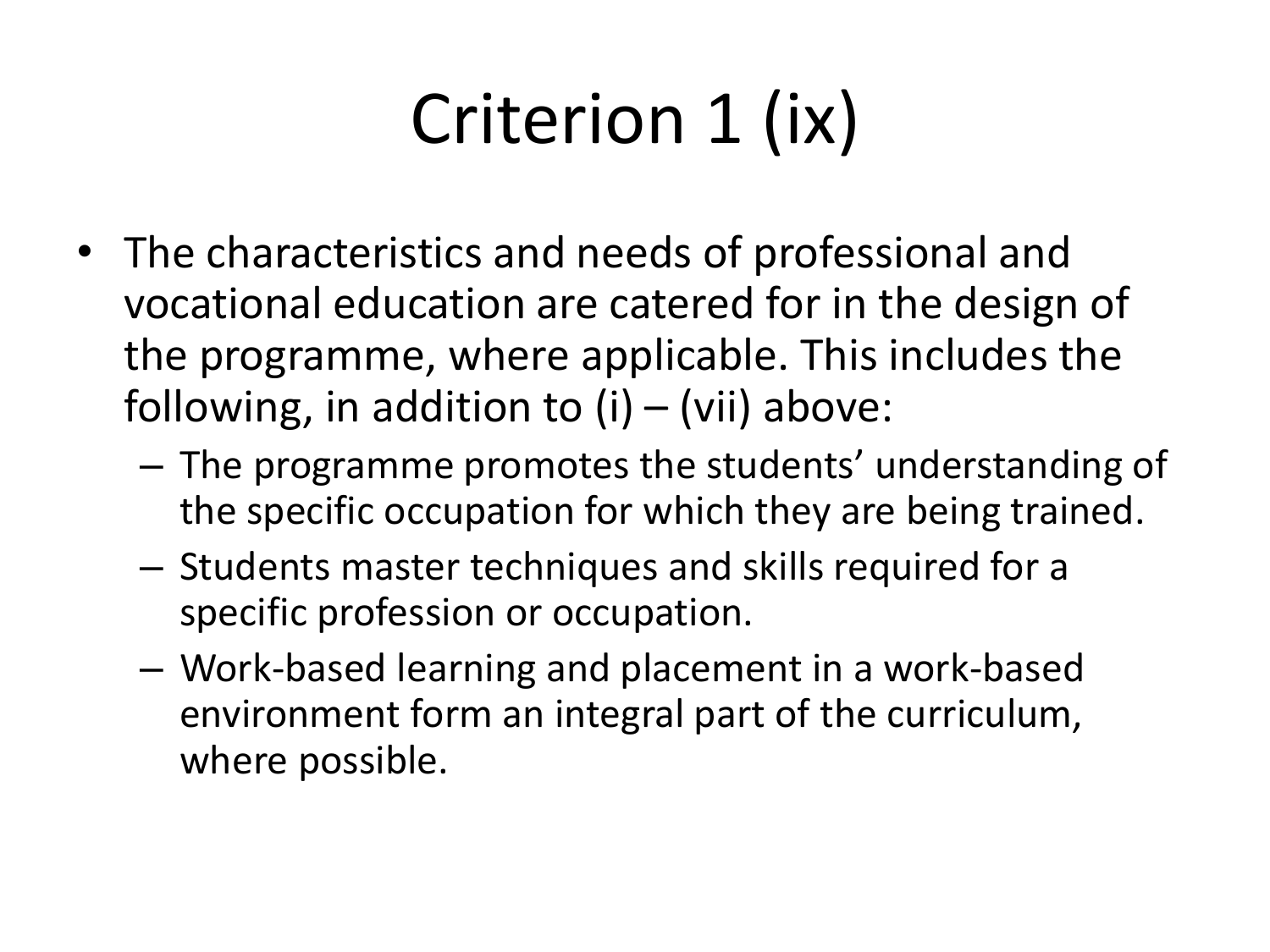# Criterion 1 (x)

- In the case of institutions with service learning as part of their mission:
	- Service learning programmes are integrated into institutional and academic planning, as part of the institution's mission and strategic goals.
	- Enabling mechanisms (which may include incentives) are in place to support the implementation of service learning, including staff and student capacity development.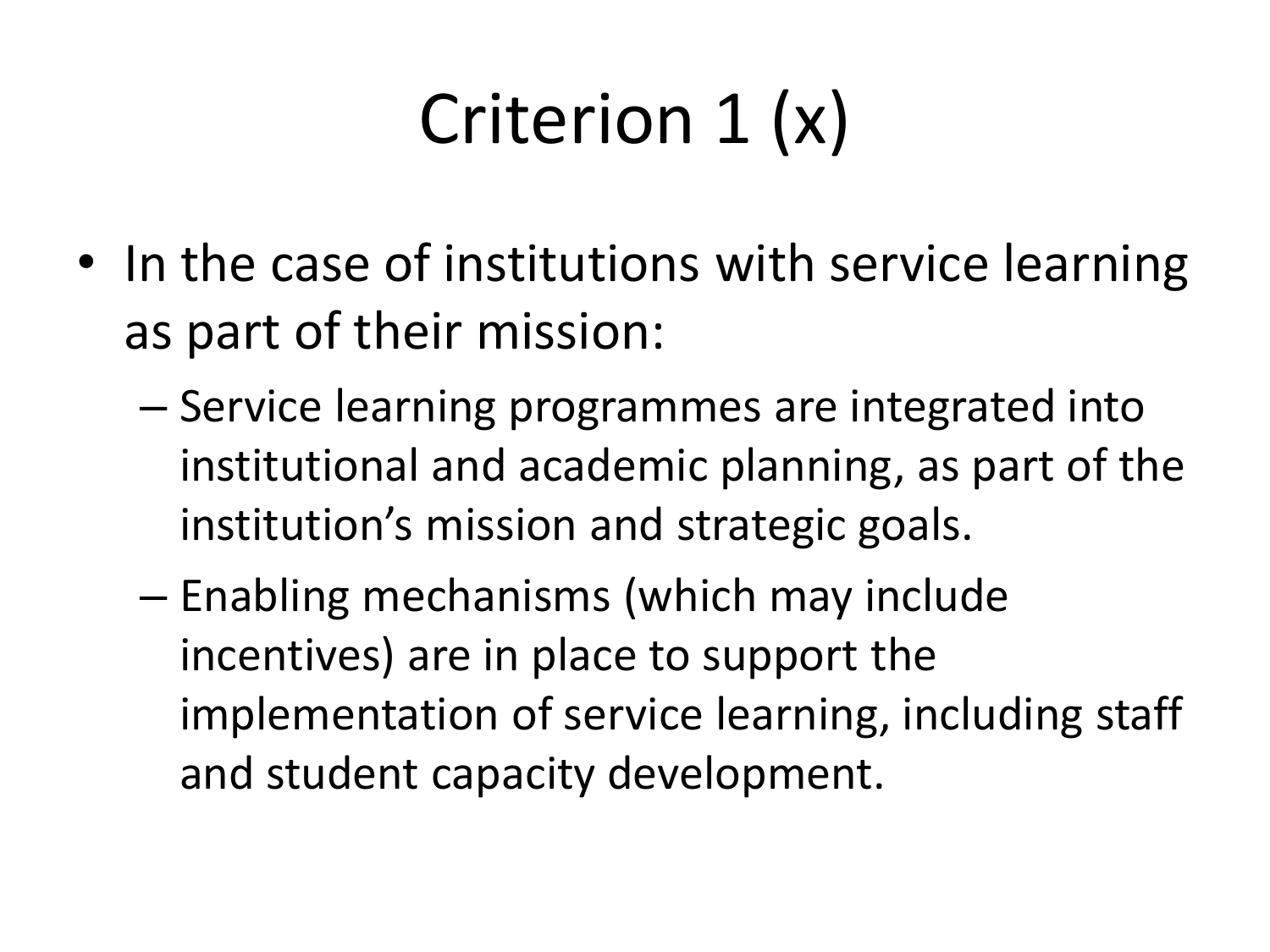### Supporting curriculum documentation

- Policies: e.g. teaching, assessment, study guides, community engagement, WIL
- Core, fundamental and elective credits for the whole programme aligned to the HEQSF
	- Difference between 'elective' and 'core for a particular stream'
- Details per module of outcomes, content, assessment, prescribed texts
- % time spent on different activities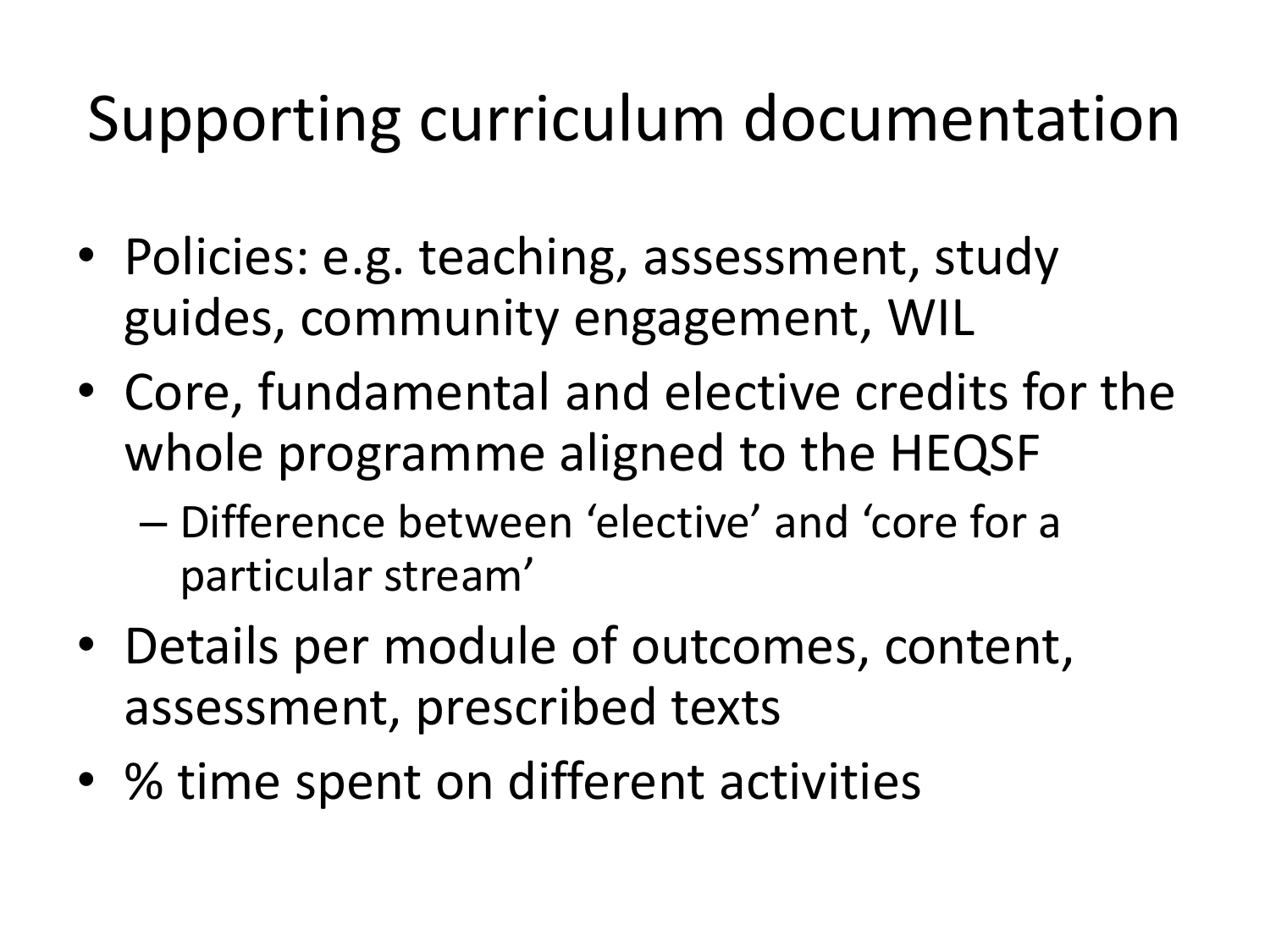# What underlying assumptions about what curriculum means are made by the CHE's Criterion 1?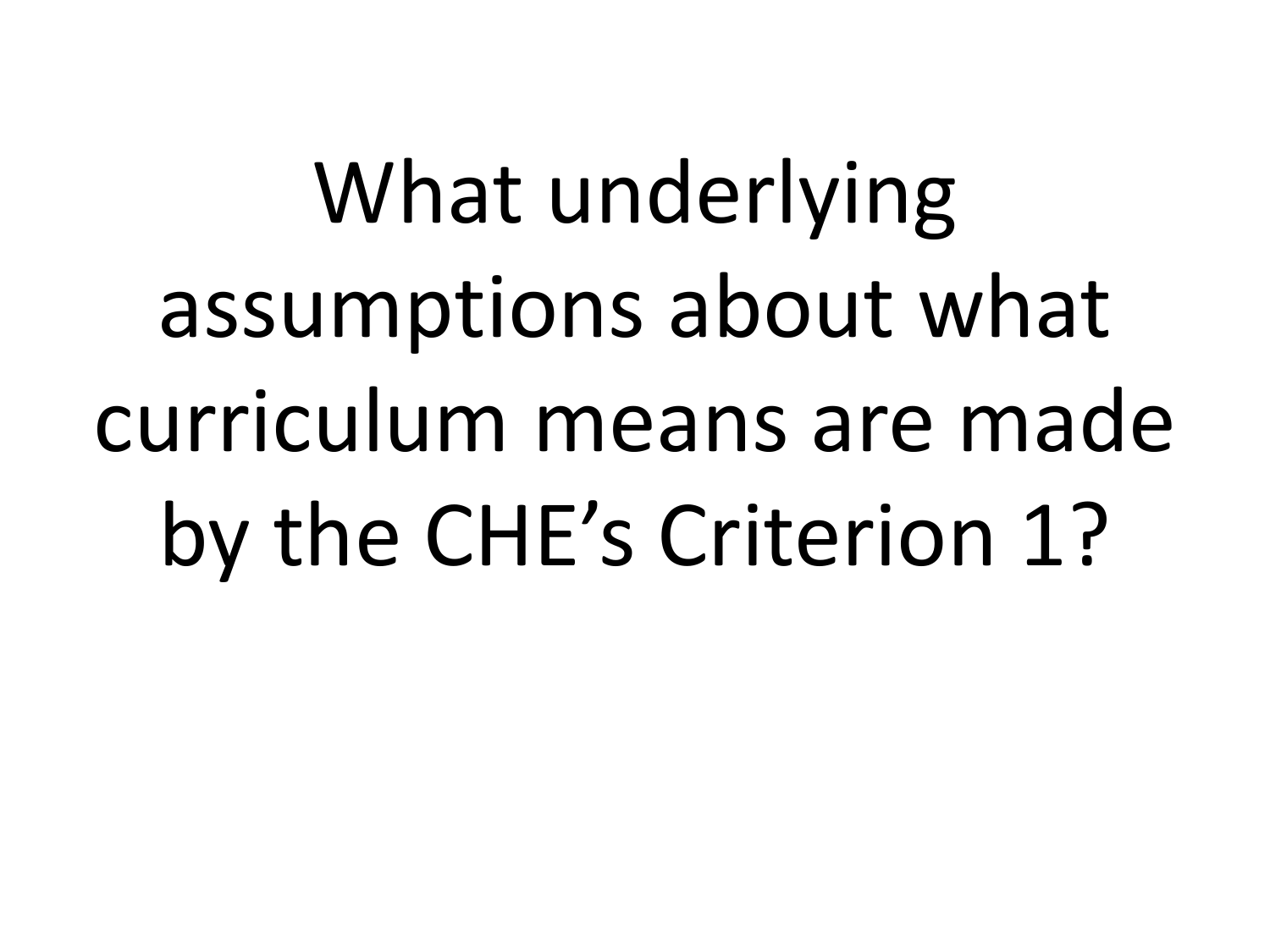# **NB**

## Achieving the same learning outcomes in different delivery modes BUT

Can we achieve the same graduate attributes for a student who attends class on a campus and one who studies by distance or online?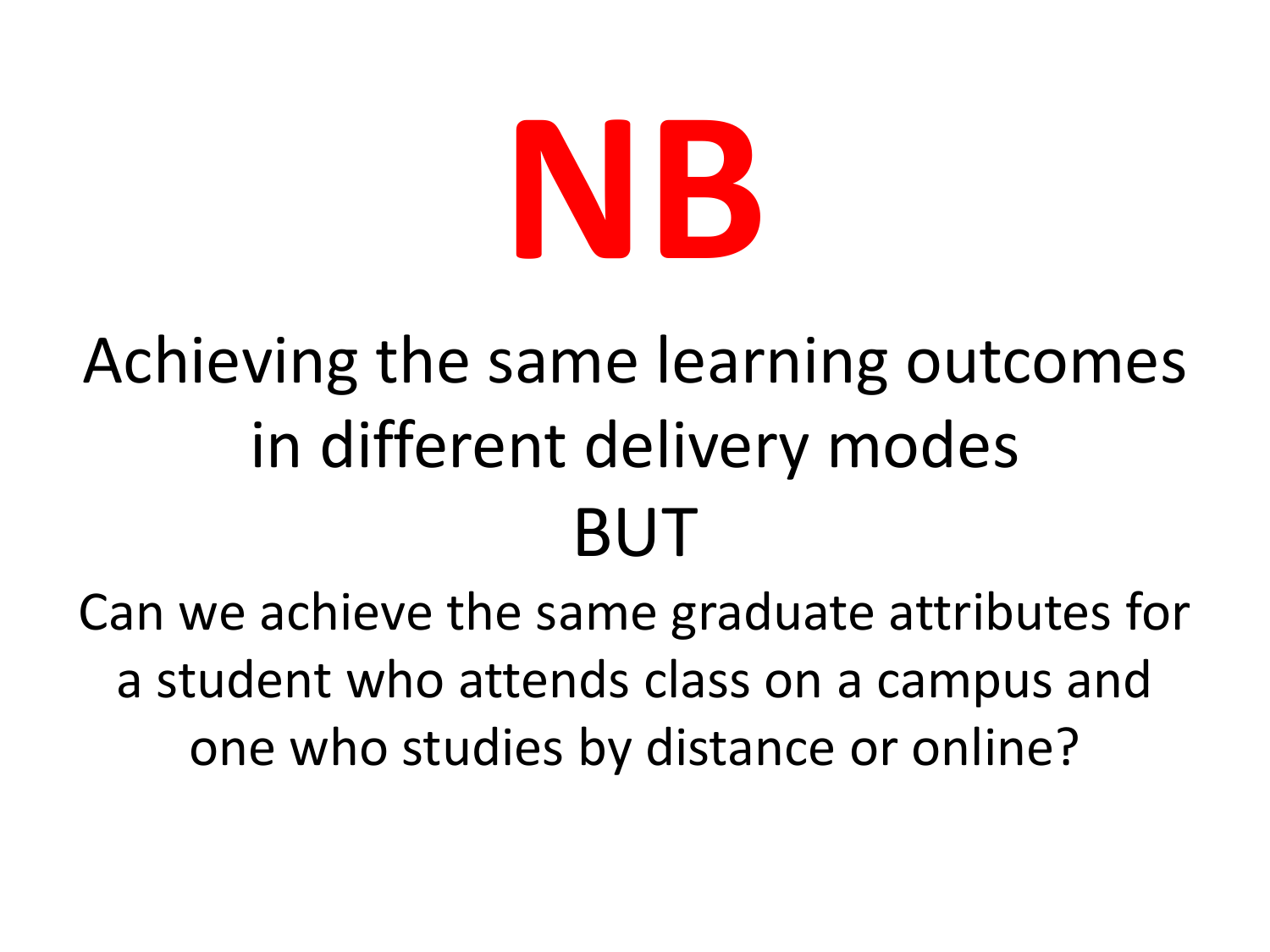# What aspects of curriculum are impacted by delivery mode?

- What do students who attend class on campus have in their curriculum that distance and online students do not?
	- Social presence of lecturer and peers
	- Easy library access
	- Extra-curricular experiences (student societies, sport, sitting on the lawn chatting, residence experience for some, social activities like RAG)
- What do students who work online have in their curriculum that paper-based distance students do not?
	- More of a social presence of lecturer and peers
	- Synchronous contact
	- Interactivity
	- Group work and other sharing (wikis, blogs)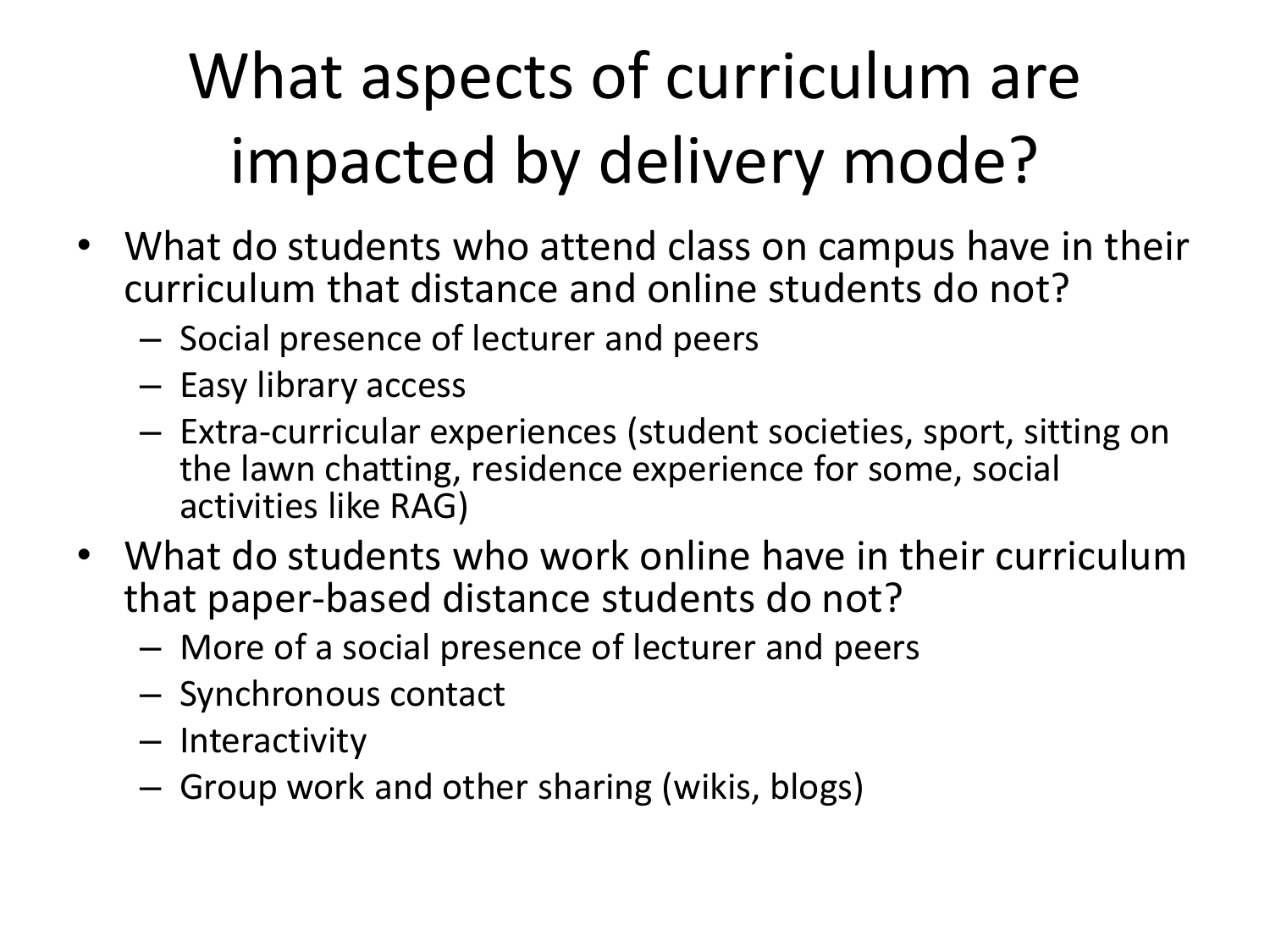## Contact delivery mode = solitary teacher + students



- Active engagement of students in large classes
- Infrastructure: buildings, classroom technology, technology outside the classroom (BYOD, Wi-Fi, computer labs), library, laboratories, practical spaces
- WIL
- Community engagement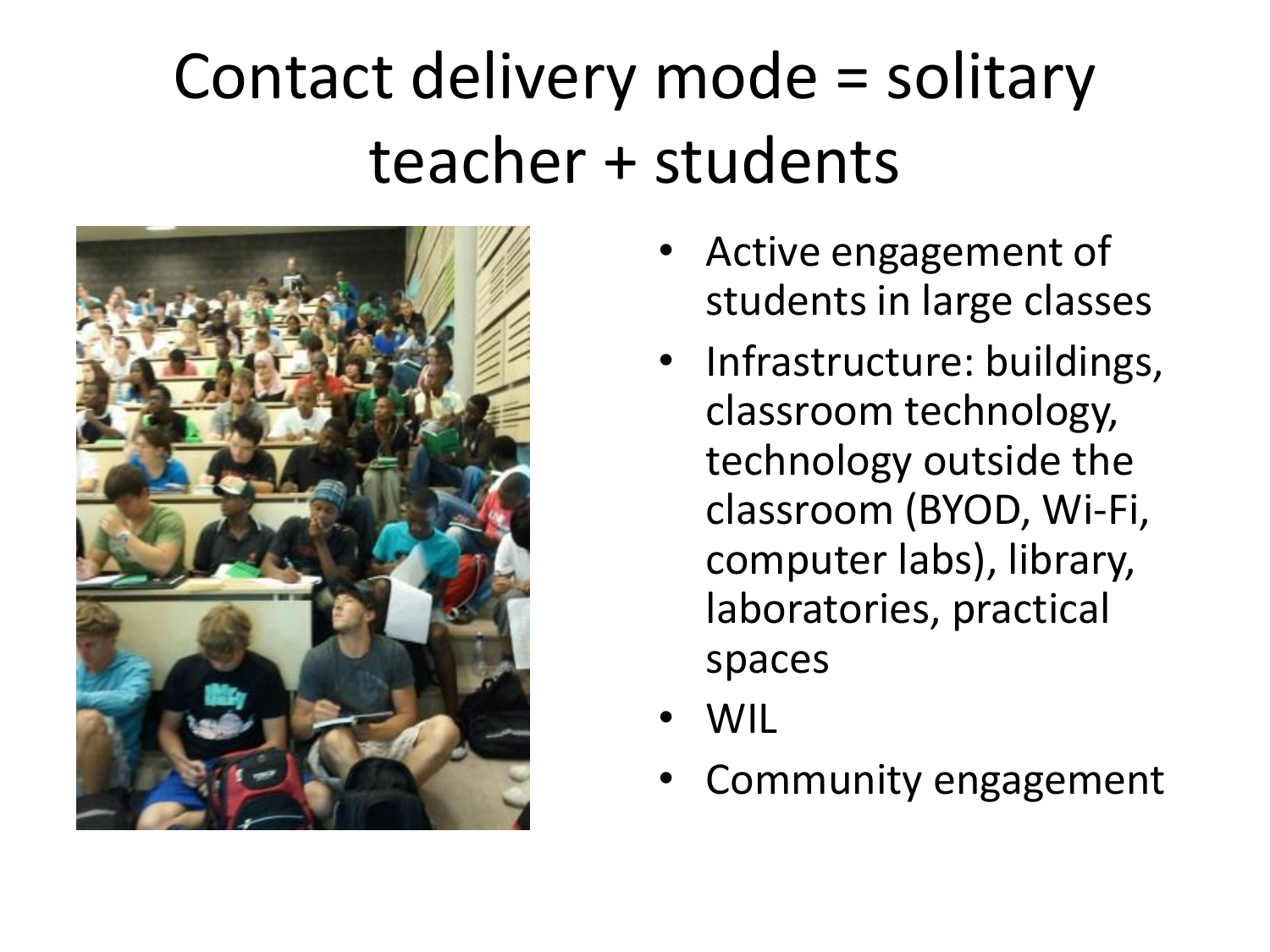## Contact in a blended mode



# **Google**







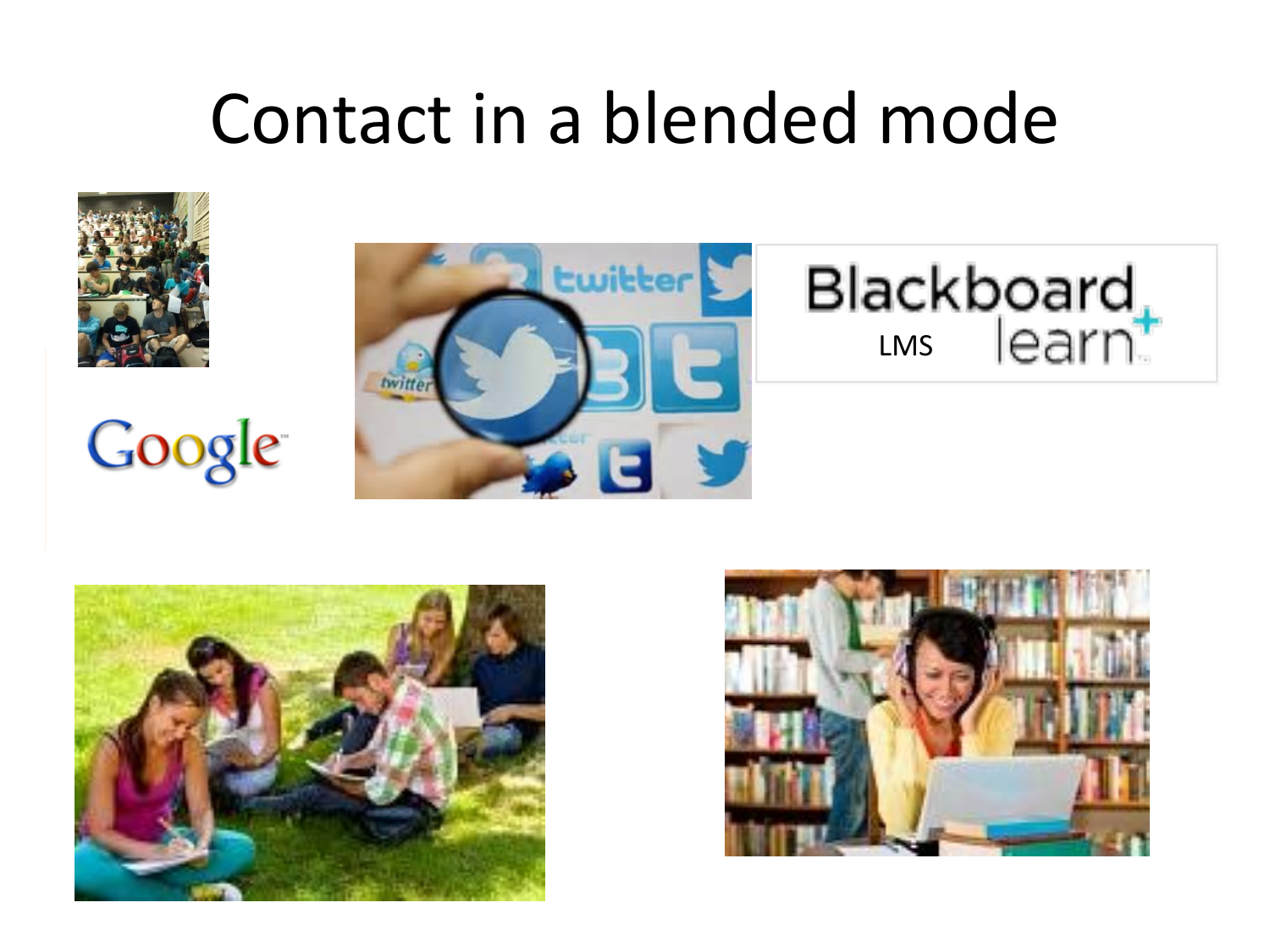# Distance delivery mode

- Development of print materials and multimedia
	- Printing and storage
- Active engagement of students at a distance
- Maintaining contact with students at a distance
	- Fixed office hours of academics with contact numbers
	- E-mail
	- Call centres
	- Tutorial letters
- Infrastructure: central office, learning centres (what % of students attend?), storage for materials (do you buy the textbooks?), despatch of materials, call centre, getting assignments from students and back to them (post office, online, courier), technology
- WIL
- Community engagement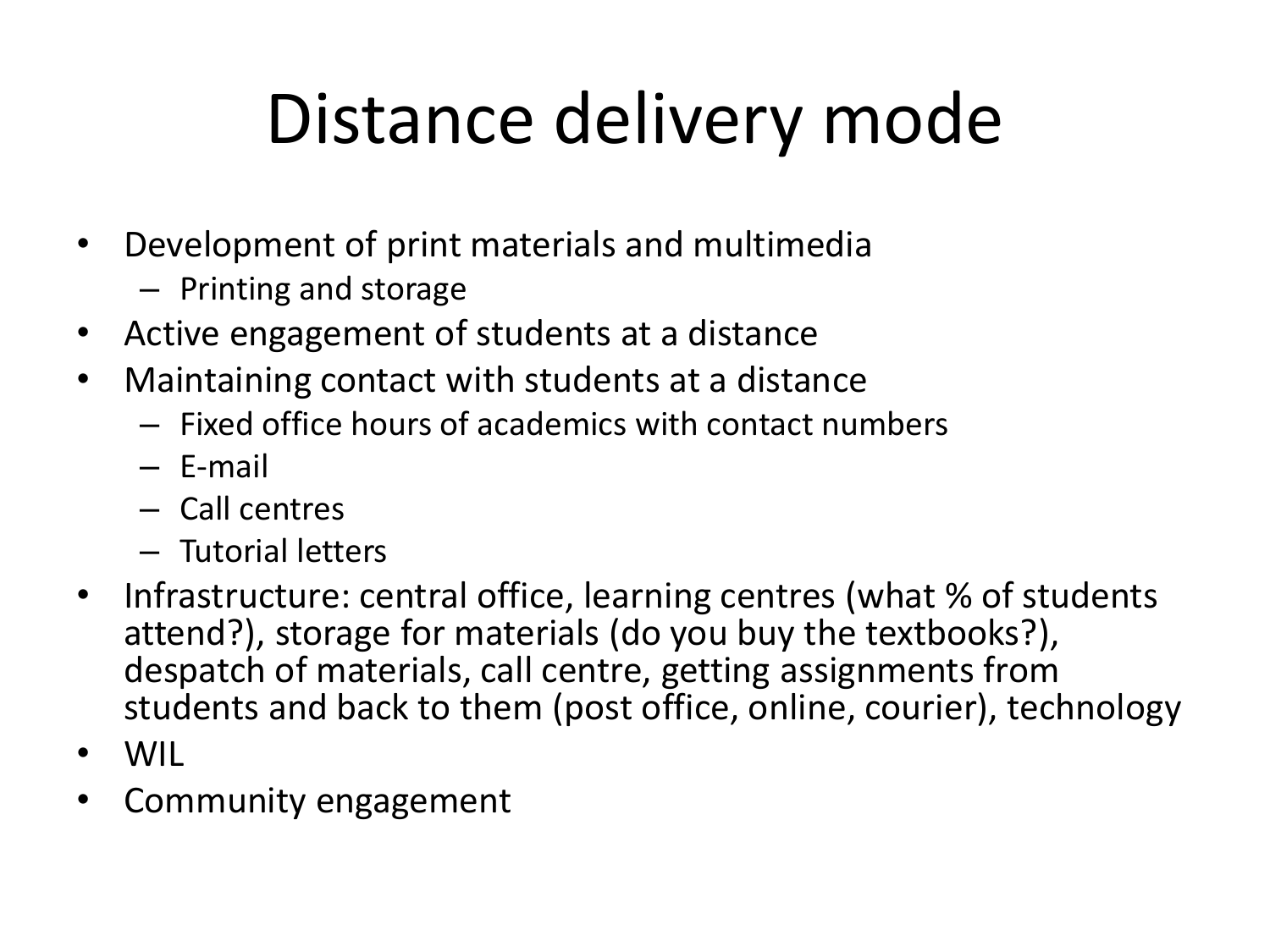#### **Distance education**



#### **Online teaching and learning**

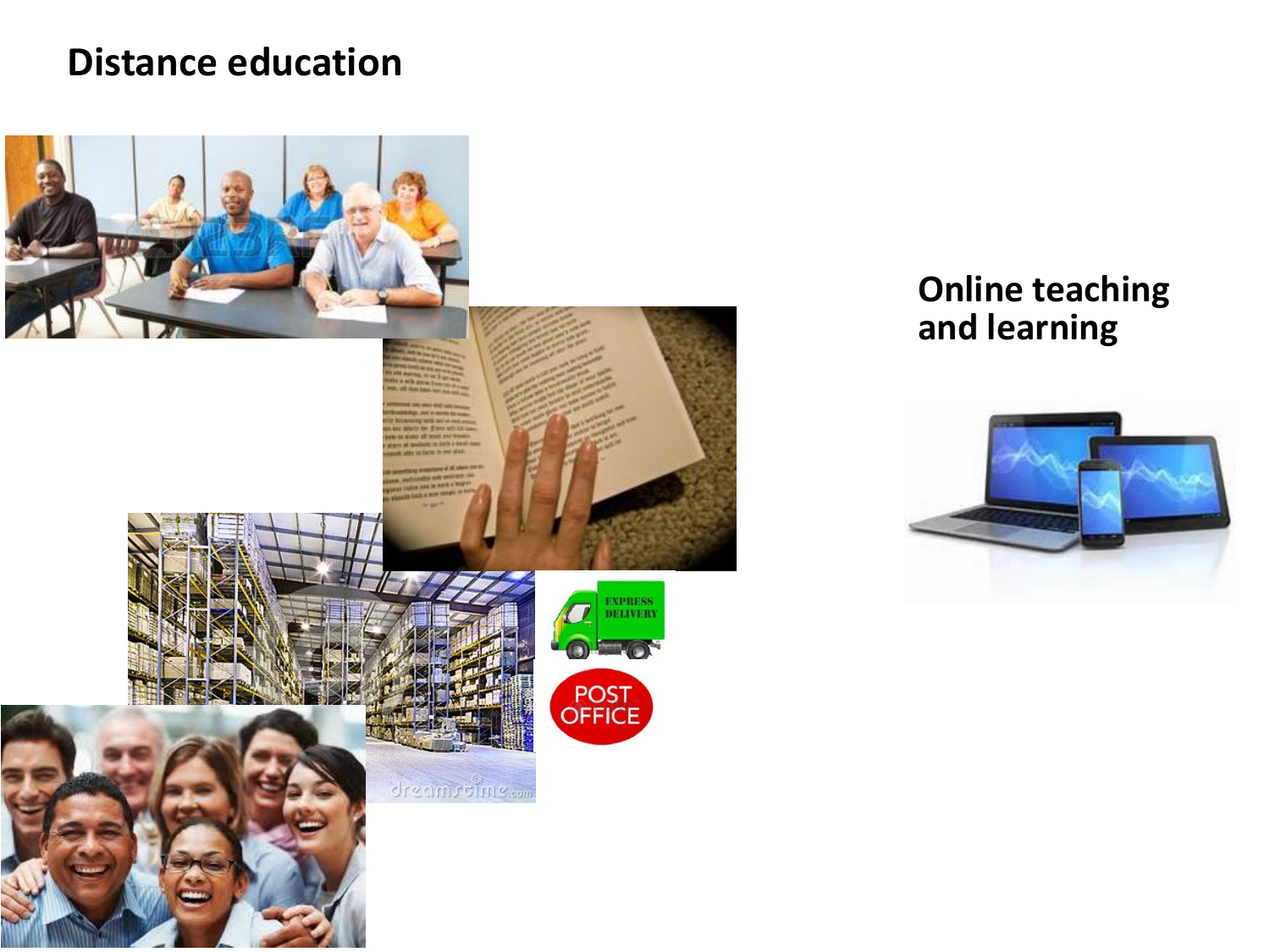# Online delivery mode

- Development of online pages and multimedia
- Resource selection
- Active engagement of students online: interactive tools
- Maintaining contact with students
	- Within LMS
	- Fixed office hours of academics with contact numbers
	- E-mail
	- Call centres
	- Synchronous software (e.g. Adobe Connect, Blackboard Collaborate, skype, etc.) and webinars
- Infrastructure: technology
- WIL
- Community engagement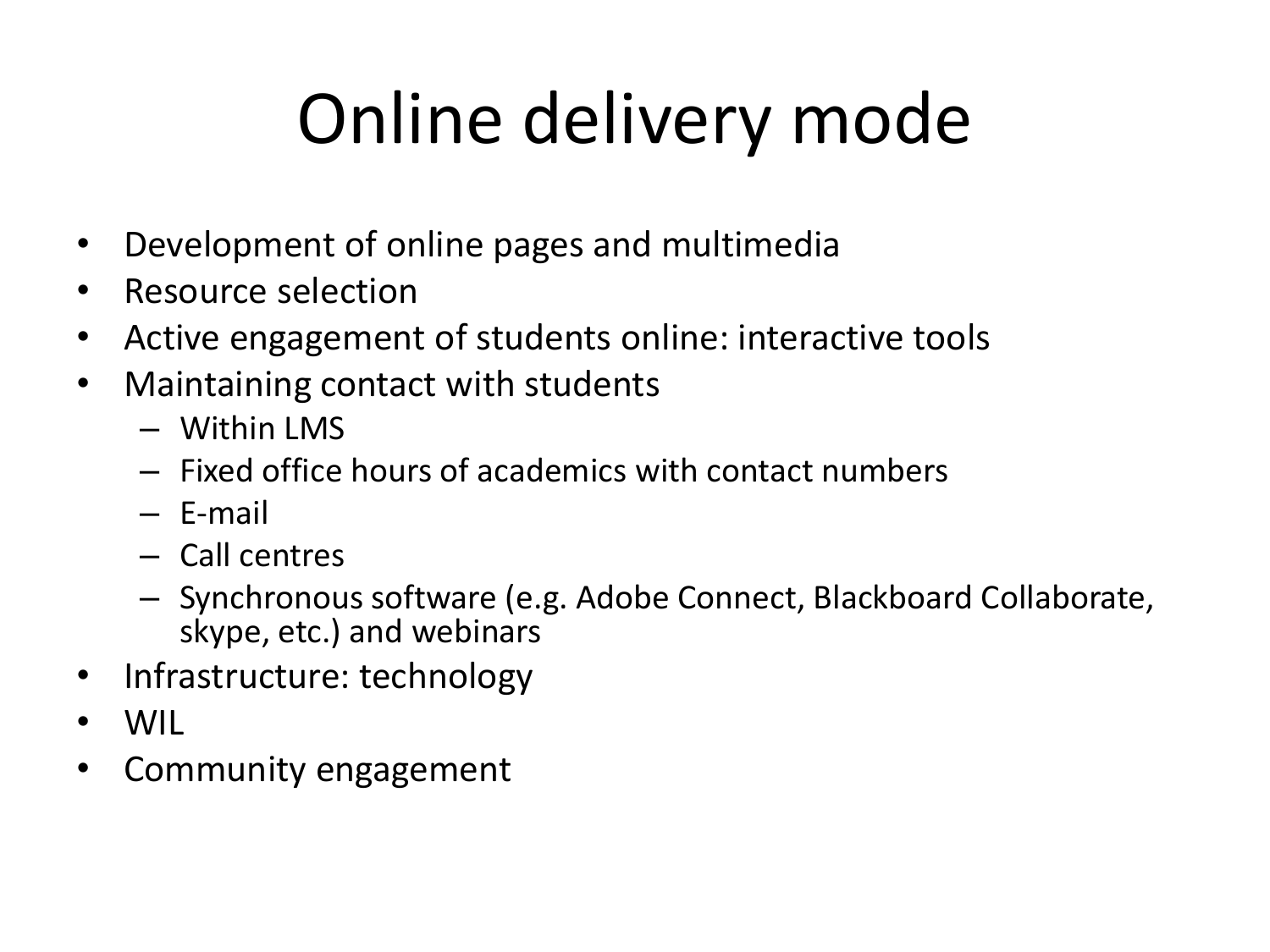Your delivery mode is part of your curriculum development and will affect it to some extent, especially in terms of learning activities.